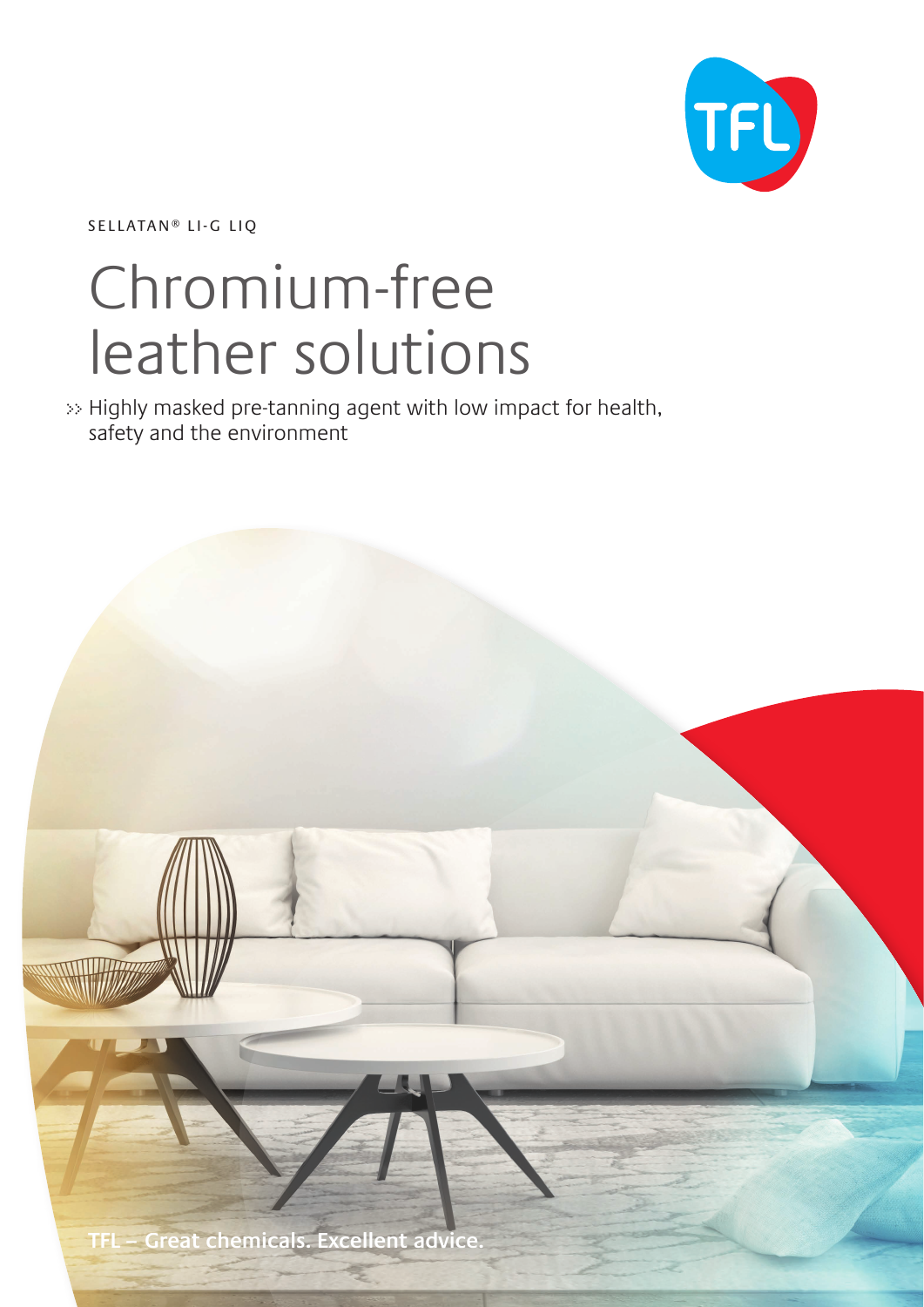# Compliant and sustainable >> chromium-free TFL solutions

#### **TFL product selection to make high quality leathers which comply with all major RSL lists and ECO labels**

- , Free of harmful substances restricted by EC regulations (Annex XIV and XVII of REACH)
- , Free of substances of very high concern (candidate list of SVHC)
- able into harmful substances
- 
- , Free of substances which are persistent in the environment and bio-accumulate and/or biodegrad-

#### **Chromium-free leather solutions by TFL – processing in an ecological and sustainable way**

TFL is the pioneer of chromium-free leather technology for automotive leather manufacturers since 1990. In the meantime, and due to the potential risk of chromium VI formation in accessories, there is an increasing demand for metal-free shoe upper & leather goods articles.

- $\rightarrow$  GA is a reactive molecule and the reaction is completed by basifying after the pre-tanning step, resulting in excellent exhaustion.
- , Any possible residual GA will react with proteins present in the processing float, without impacting the efficiency of waste water treatment.
- , GA pre-tanning does not contribute to free aldehyde readings in the final leather and there are no hidden post-reaction effects in later process steps, or in the product life cycle.

Pre-tanning based on modified glutaraldehyde is the most efficient tanning chemistry to turn collagen into leather. TFL has therefore developed SELLATAN® LI-G Liq with the following features & benefits:

- → GHS label classification and storage obligation remains unchanged after March 1st 2018
- → Reduced GA odour during the pre-tanning process improves workplace health and safety
- , Excellent penetration and distribution throughout cross-section even on full substance pelts
- , High efficiency leads to an excellent exhaustion of residual GA
- → Slow drying out of wet-white with good wetting back behaviour

The majority of chromium-free leathers today are pre-tanned with modified glutaraldehyde and, although glutaraldehyde (GA) is considered a hazardous chemical, it can be handled in a safe way in order to eliminate risks to workers, consumers and the environment:

- $\rightarrow$  Capping agent, pre-tanning and re-tanning agent.
- , Positive impact on physical strength, substance control, perspiration fastness and COD effluent loading.

#### **SELLATAN® LI-G Liq - your state of the art pre-tanning solution**

- $\rightarrow$  Meets the latest industry requirements
- concerning the quantity of residual monomers,
- such as formaldehyde and phenol.
- $\rightarrow$  Improves the shaving of wet-white when
- used in the pre-tanning.
- $\rightarrow$  Leathers with a fine, tight grain and
- even milling pattern can be produced.
- → Pronounced selective filling.
- → Low weight character.
- → Excellent Eco/Tox profile, adding no free
- , 'THE' filling agent for FOC articles in the pickle
- and/or re-tanning steps.

#### **SELLATAN® LI-G Liq -**

#### **the state of the art pre-tanning agent**

- , Provides an excellent balance between pre-tanning effect and an optimum glutaraldehyde offer.
- , Typical aldehyde smell during application is substantially reduced.
- , Does not require the skull and crossbones pictogram or the classification "toxic if inhaled".

#### **TANNESCO® CPR Liq -**

#### **the highly masked zirconium complex**

## **TANNESCO® FC -**

#### **the special aluminum chemistry**

- , Tanning and basifying in a single product.
- , Snow white, non-yellowing articles for small skins, lime split hides and splits.
- , Pre- and/or re-tanning agent to achieve excellent grain tightness with full and brilliant shades.

#### **SELLATAN® WL-W Liq the replacement tanning agent**

#### **MAGNOPAL® IPF the innovative polymeric fillig agent**

- 
- 
- formaldehyde to the leather.
- 
- 
- 
- -
	-
	-



## **The exclusive product portfolio**

TFL has been continuously fine-tuning its technical solutions in order to meet the increasing demand for chromium-free leathers.



### SELLATAN® LI-G LIQ